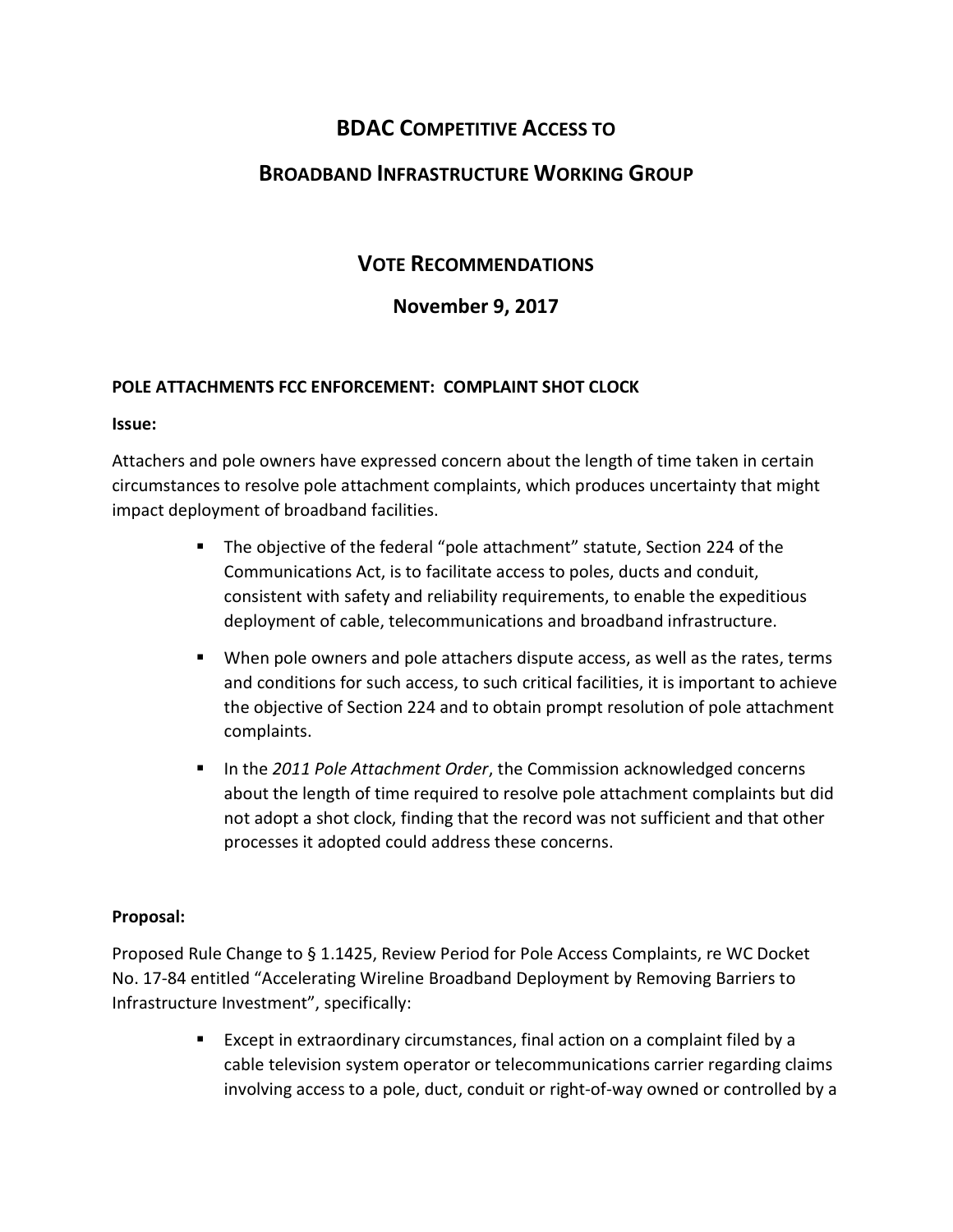utility should be expected no later than 180 days from the date the complaint is filed with the Commission.

**The Commission shall have the discretion to pause the 180-day review period in** situations where actions outside the Commission's control are responsible for delaying Commission review of an access complaint.

Working Group Vote: PASS (17 Yes, 0 No, 0 Abstain)

## FEES AND RATES: COMPLAINT PROCESS

## Issue:

Adopt a reasonable shot clock process for all pole attachment complaints between pole attachers and pole owners.

- **Pole attachers and pole owners do not have an expedited process for resolving** complaints about rates or fees related to the attachment process.
- Such issues can languish for a protracted amount of time at the FCC, which impedes broadband deployment.

## Proposal:

A reasonable shot clock process of 180 days should be applied to complaints filed by pole owners and pole attachers.

[Please refer to a similar proposal by this Working Group's Timing and Process Committee above.]

Working Group Vote: PASS (20 Yes, 0 No, 0 Abstain)

## FEES AND RATES: DOUBLE RECOVERY OF CAPITAL COSTS

#### Issue:

The FCC should provide clarification that recovery by a pole owner for capital costs previously recovered through the make-ready process is not acceptable.

> In rare instances, in calculating attachment rates, some pole owners have included capital costs that have been previously recovered in the calculation of make-ready fees.